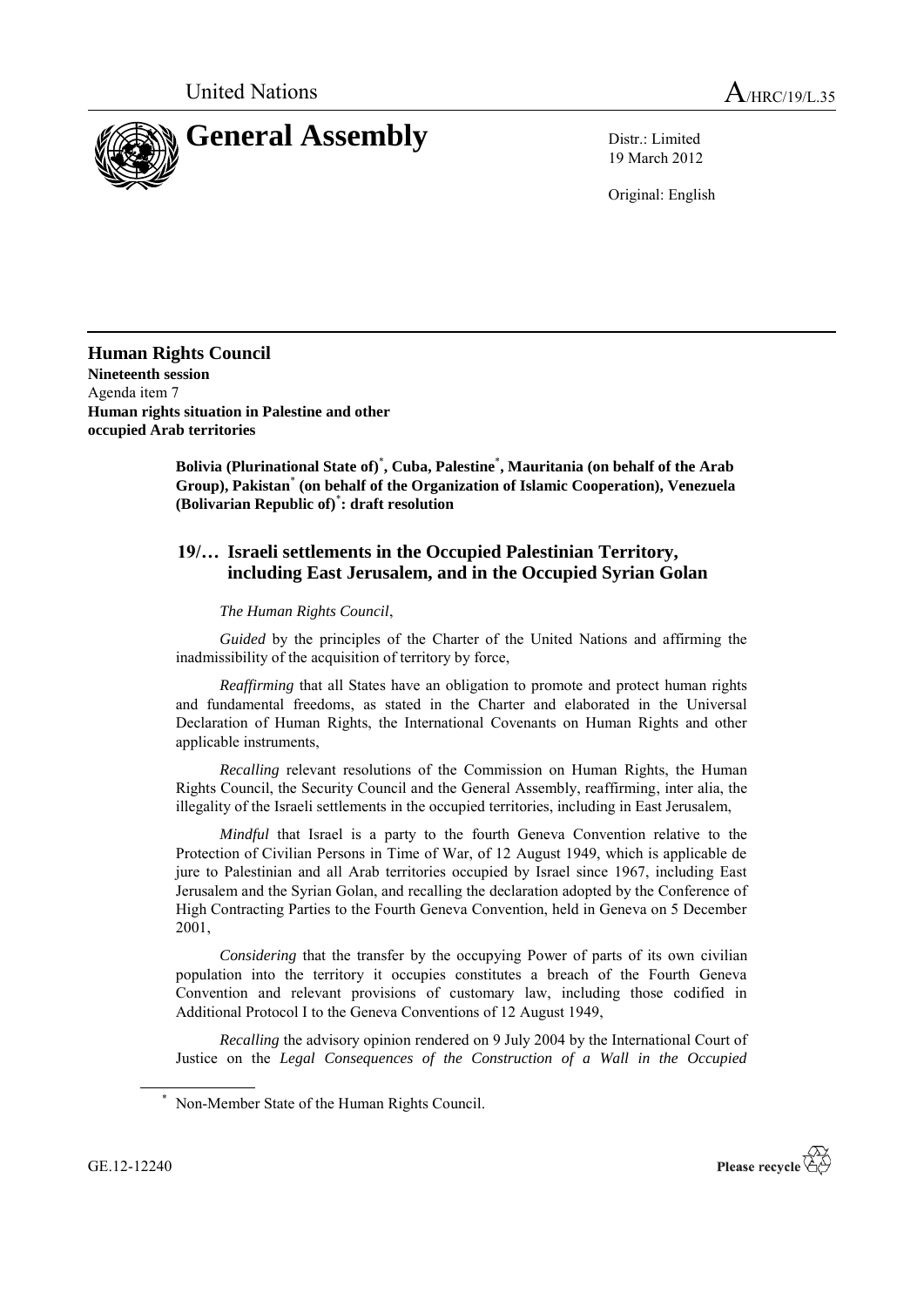*Palestinian Territory*, and its conclusion that the Israeli settlements in the Occupied Palestinian Territory, including East Jerusalem, were established in breach of international law,

*Recalling also* General Assembly resolution ES-10/15 of 20 July 2004 and other relevant United Nations resolutions,

*Affirming* that the Israeli settlement activities in the Occupied Palestinian Territory, including in East Jerusalem, are illegal under international law and constitute very serious violations of international humanitarian law and of the human rights of the Palestinian people therein, and undermine international efforts, including the Annapolis Peace Conference of 27 November 2007 and the Paris International Donors' Conference for the Palestinian State of 17 December 2007, aimed at invigorating the peace process and establishing a viable, contiguous, sovereign and independent Palestinian State by the end of 2008,

*Recalling* the statement made by the Quartet on 21 September 2010 and its attachment to the implementation by the parties of their obligations under the Quartet road map to a permanent two-State solution to the Israeli-Palestinian conflict, and noting specifically its call for a freeze on all settlement activities,

*Expressing its grave concern* about the continuation by Israel, the occupying Power, of settlement building and expansion in the Occupied Palestinian Territory, including in East Jerusalem, in violation of international humanitarian law and relevant United Nations resolutions, including plans to expand and connect Israeli settlements around Occupied East Jerusalem, thus threatening the creation of a contiguous Palestinian State,

*Expressing its concern* that continuing Israeli settlement activity undermines the realization of a two-State solution,

*Expressing grave concern* about the continuing construction, contrary to international law, by Israel of the wall inside the Occupied Palestinian Territory, including in and around East Jerusalem, and expressing its concern in particular about the route of the wall in departure from the Armistice Line of 1949, which could prejudge future negotiations and make the two-State solution impossible to implement and which is causing the Palestinian people further humanitarian hardship,

*Deeply concerned* that the wall's route has been traced in such a way as to include the great majority of the Israeli settlements in the Occupied Palestinian Territory, including East Jerusalem,

*Expressing its concern* at the failure of the Government of Israel to cooperate fully with the relevant United Nations mechanisms, in particular the Special Rapporteur on the situation of human rights in the Palestinian Territories occupied since 1967,

*Welcomes* the Council of the European Union conclusions on the Middle East Peace Process of 8 December 2009, in which the European Union Council of Ministers reiterated that settlements, the separation barrier where built on occupied land, demolition of homes and evictions are illegal under international law, constitute an obstacle to peace and threaten to make a two-state solution impossible, and particularly its urgent call upon the government of Israel to immediately end all settlement activities, in East Jerusalem and the rest of the West Bank, and including natural growth, and to dismantle all outposts erected since March 2001;

2. *Welcomes with appreciation* the statements made by the majority of the States Members of the United Nations on the illegality of settlement activities in the Occupied Palestinian territory, including East Jerusalem, and reaffirming the urgent calls by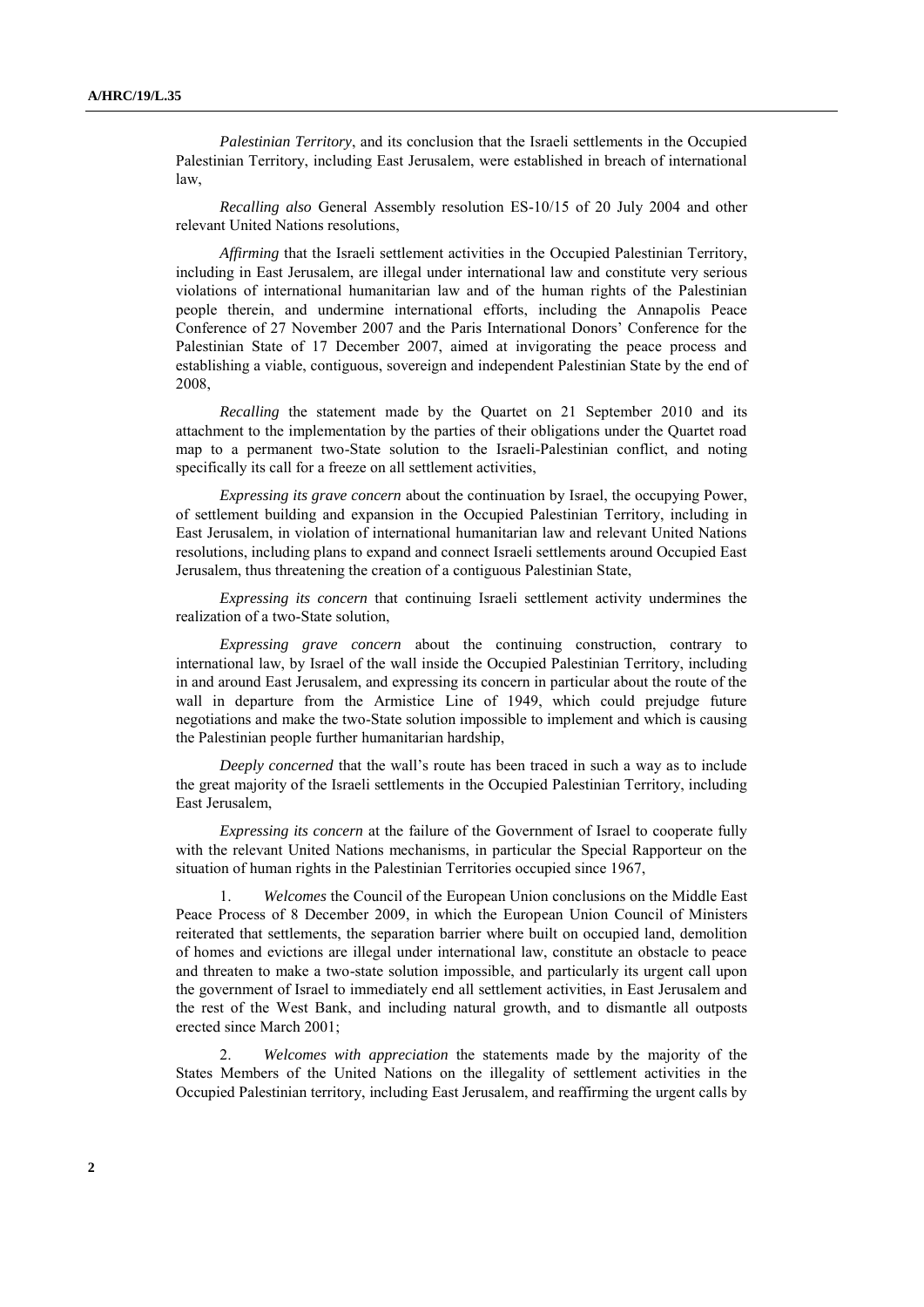the international community upon the Government of Israel to stop immediately all settlement activities, including in East Jerusalem;

3. *Condemns* the recent Israeli announcements of the construction of new housing units for Israeli settlers in the West Bank and around occupied East Jerusalem, as they undermine the peace process, constitute a threat to the two-State solution and the creation of a contiguous, sovereign and independent Palestinian State, and are in violation of international law, and calls upon the Government of Israel to reverse immediately its decisions, which would further undermine and jeopardize the ongoing efforts by the international community to reach a final settlement compliant with international legitimacy, including relevant United Nations resolutions;

## 4. *Expresses its grave concern* at:

(*a*) The continuing Israeli settlement and related activities, in violation of international law, including the expansion of settlements, the expropriation of land, the demolition of houses, the confiscation and destruction of property, the expulsion of Palestinians and the construction of bypass roads, which change the physical character and demographic composition of the occupied territories, including East Jerusalem and the Syrian Golan, and constitute a violation of the fourth Geneva Convention relative to the Protection of Civilian Persons in Time of War, of 12 August 1949, and in particular article 49 of that Convention, and recalls that settlements are a major obstacle to the establishment of a just and comprehensive peace and to the creation of an independent, viable, sovereign and democratic Palestinian State;

The increasing number of newly built structures, in 2008, 2009, 2010, 2011 and 2012 amounting to several thousands, including a large number of permanent buildings and structures, which undermine the efforts of the international community to advance the Middle East peace process;

(*c*) The implications for the final status negotiations of Israel's announcement that it will retain the major settlement blocks in the Occupied Palestinian Territory, including the settlements located in the Jordan Valley;

(*d*) The expansion of Israeli settlements and the construction of new ones on the occupied Palestinian territory rendered inaccessible behind the wall, which create a fait accompli on the ground that could well be permanent, in which case it would be tantamount to de facto annexation;

(*e*) The Israeli decision to establish and operate a tramway between West Jerusalem and the Israeli settlement of Pisgat Zeev which is in clear violation of international law and relevant United Nations resolutions;

5. *Urges* Israel, the occupying Power:

(*a*) To reverse the settlement policy in the occupied territories, including East Jerusalem and the Syrian Golan, and, as a first step towards their dismantlement, to stop immediately the expansion of the existing settlements, including "natural growth" and related activities, including in East Jerusalem;

(*b*) To prevent any new installation of settlers in the occupied territories, including in East Jerusalem;

6. *Calls upon* Israel to take and implement serious measures, including confiscation of arms and enforcement of criminal sanctions, with the aim of preventing acts of violence by Israeli settlers, and other measures to guarantee the safety and protection of the Palestinian civilians and Palestinian properties in the Occupied Palestinian Territory, including East Jerusalem;